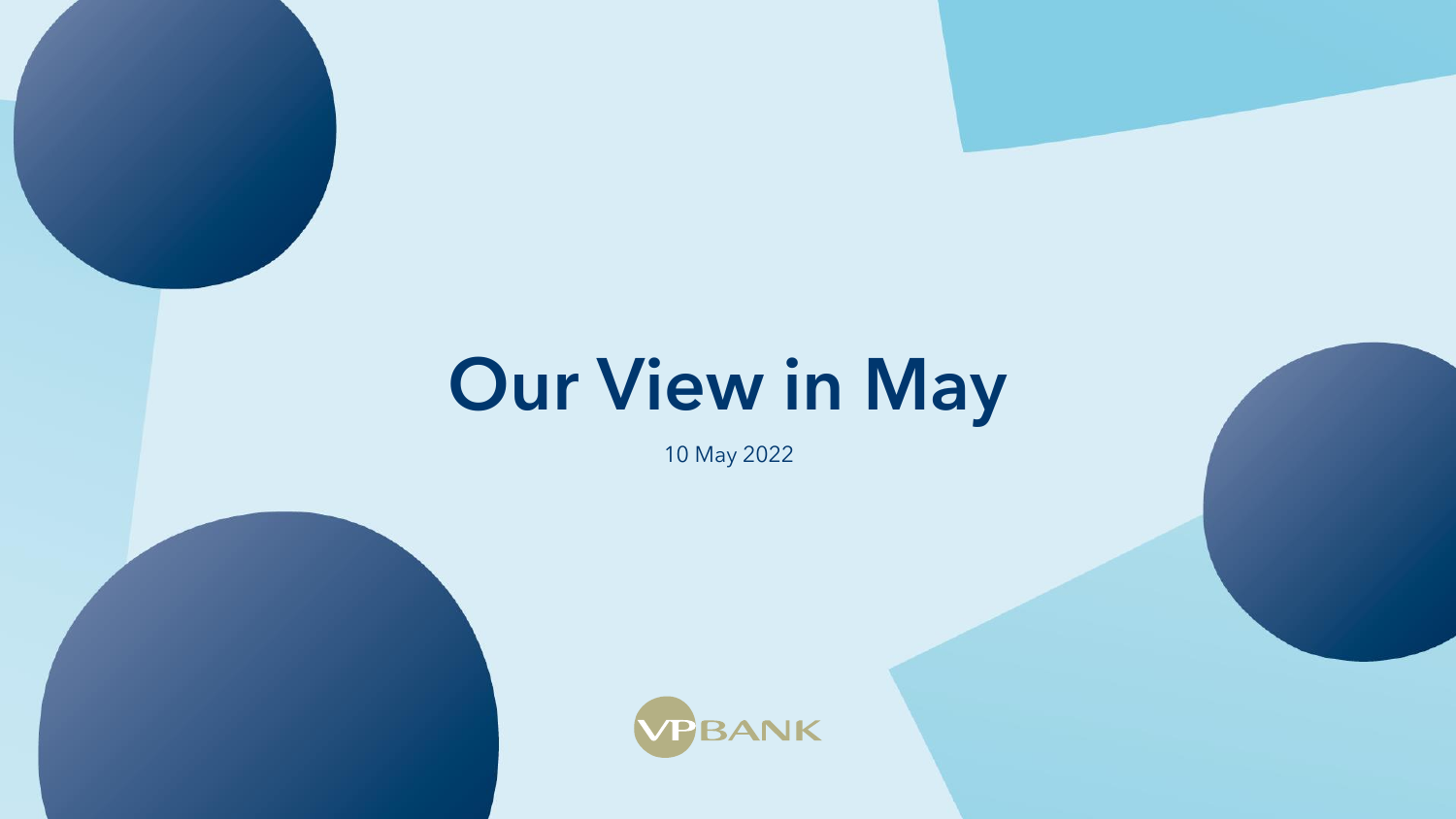# The side effects of inflation

Central banks are trying to show resolve. They are trying to fight inflation by raising key interest rates and selling their bond holdings. This will not remain without consequences for the economy. We are therefore sticking to our defensive portfolio stance.

Currently, not a day goes by without some central bank announcing new measures to curb inflation. The US central bank, the Fed, attracted the most attention at the beginning of May.

Not only did it raise key interest rates by another 50 basis points, it also gave the go-ahead for the sale of Treasuries and mortgage-backed securities. The message is clear: inflation must come down.

But that will not happen overnight. The inflation dynamic has broadened, further fueled by the war in Ukraine. Admittedly, some of the effects that have driven up inflation will weaken in the coming months.

But even if there are no new price-driving effects, the annual inflation rates will only recede slowly.

The central banks are thus facing a dilemma. If they wish to accelerate the process, they have to be even more aggressive. But in doing so, they risk a recession.

If they do too little, there is a danger that inflation will become sticky, eroding consumer purchasing power for a long time. Consumer sentiment has already come down noticeably in recent weeks.

For financial markets, the current situation is almost like that of companies suffering from supply shortages: Good news is scarce. And improvements do not seem to be around the corner. Therefore, we confirm our underweight in equities and our defensive portfolio allocation overall.

Dr Felix Brill, Chief Investment Officer

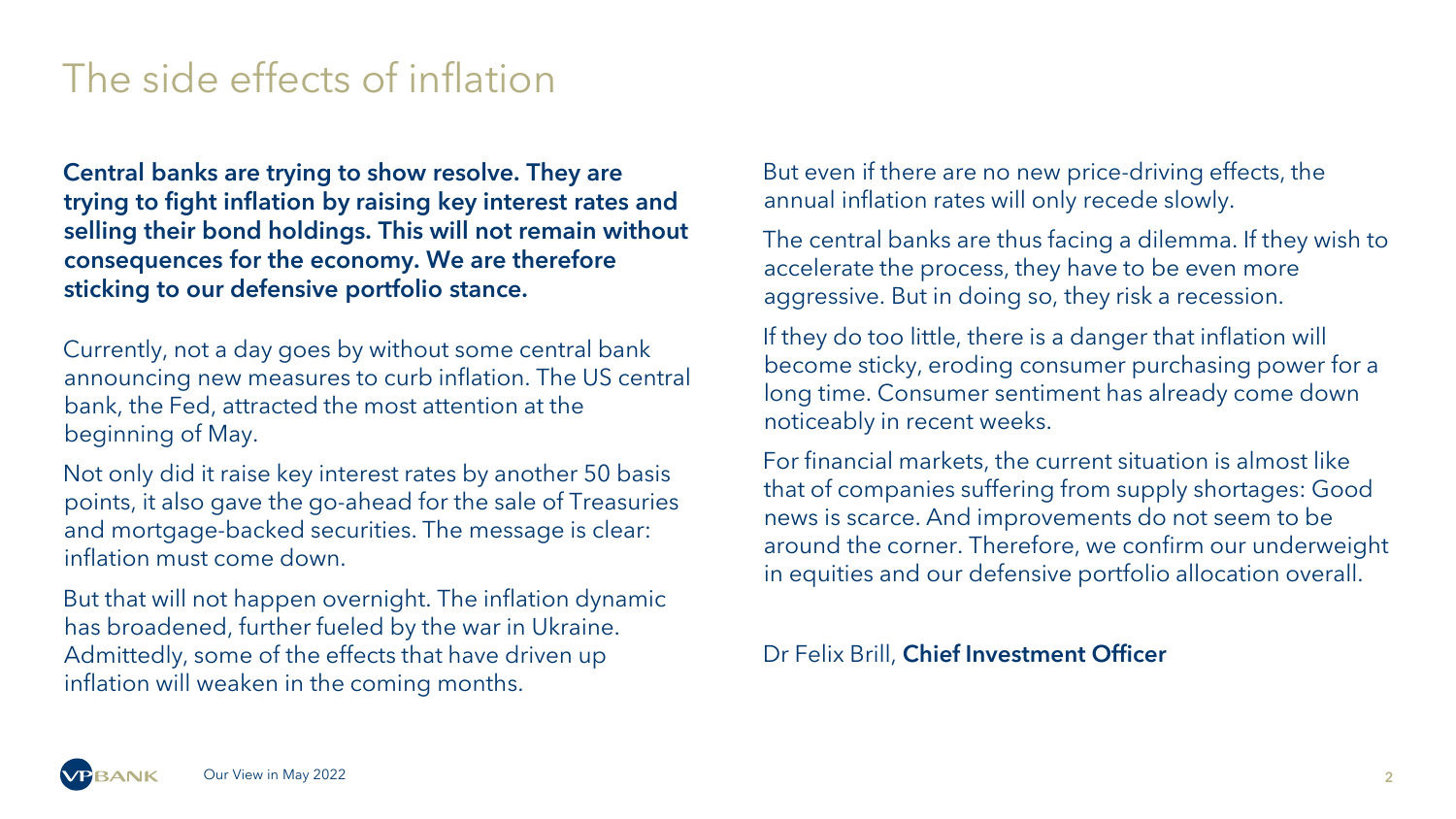### Our View on the Portfolio



- Defensive allocation of the portfolio
- Japanese equities benefit from the devaluation of the yen
- Insurance-linked securities as a non economically -driven component



- Continued inflation worries
- Increasing likelihood of recession
- Central banks under pressure



Base: mandate CHF balanced

#### Money market **Bonds**

- Government Bonds
- Corporate Bonds
- USD Bonds
- Emerging Markets

#### **Equities**

- Switzerland
- Europe
- USA
- Japan
- Emerging Markets
- World and Themes

#### Alternative Assets

- Hedge funds
- $\cdot$  ILS
- Convertible Bonds
- Gold

| o di           | a a       | D              | o a                   | O                     |
|----------------|-----------|----------------|-----------------------|-----------------------|
|                | O         | О              | О                     | Ο                     |
| $\bullet$      | $\bullet$ | Ο              | Ο                     | $\overline{\bigcirc}$ |
| $\bullet$      | $\bullet$ | $\bullet$      | $\overline{\bigcirc}$ | ◯                     |
| $\bullet$      | O         | $\bullet$      | O                     | О                     |
| $\bullet$      | $\bullet$ | $\bullet$      | О                     | О                     |
| O              | O         | Ο              | O                     | О                     |
| O              | A         | O              | Ō                     | O                     |
| o              | $\bullet$ | ◯              | ∩                     | ∩                     |
| o              | œ         | ∩              | ∩                     | ∩                     |
| œ              | œ         | o              | o                     | O                     |
| œ              | œ         | o              | œ                     | O                     |
| $\blacksquare$ | œ         | $\blacksquare$ | ∩                     | О                     |
| œ              | œ         | O              | O                     | Ο                     |
| $\bullet$      | $\bullet$ | œ              | ○                     | $\overline{\bigcirc}$ |
| $\bullet$      | œ         | $\blacksquare$ | $\bullet$             | ∩                     |
|                |           |                | ∩                     | ∩                     |
| œ              | œ         | m              | ∩                     | ∩                     |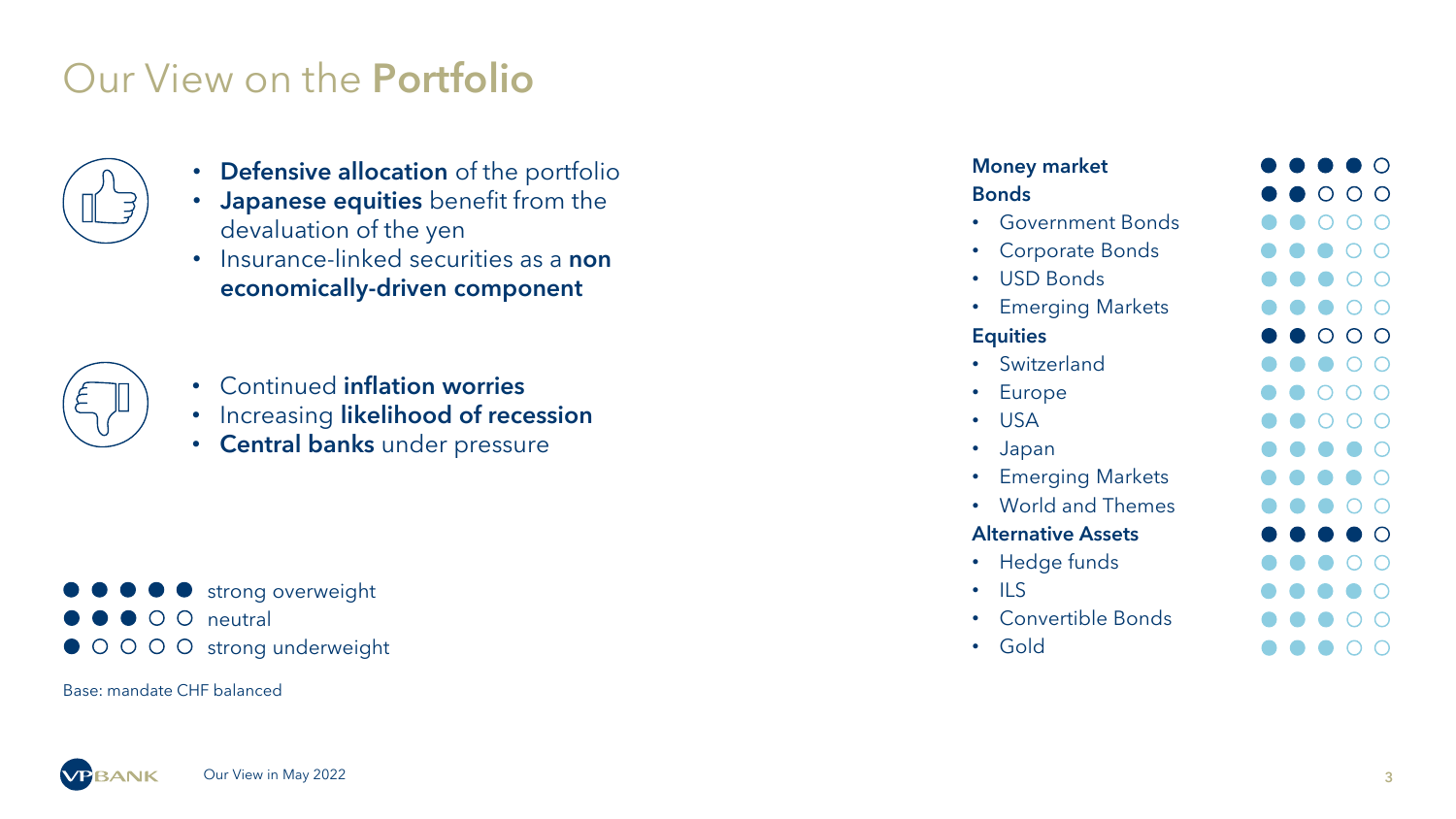# Our View on the Economy



- Household savings and backlog of orders mitigate economic impact of war in Ukraine
- Energy transformation in Europe is accelerated, opening up growth potential



- War in Ukraine impacts already strained supply chain situation
- US economy shrinks in the first quarter
- Increased **energy and food prices** weigh on private consumption

### Economic slowdown

Growth rates for the first quarter prove once again that the global economy is currently sailing in troubled waters. In the US, gross domestic product (GDP) shrank surprisingly and by a big number. An increased deficit in the trade balance and a reduction in inventories were the main reasons. In the Eurozone, the Italian economy recorded a minus, the French economy stagnated. Germany stood out positively with a plus of 0.3 % compared to the previous quarter.

Worryingly, consumer confidence around the globe is falling in the face of high inflation rates. Significantly higher prices for energy and food are reducing the spending budget. Recession risks for the Eurozone remain high for the time being. US growth will be weak.

Our View in May 2022 4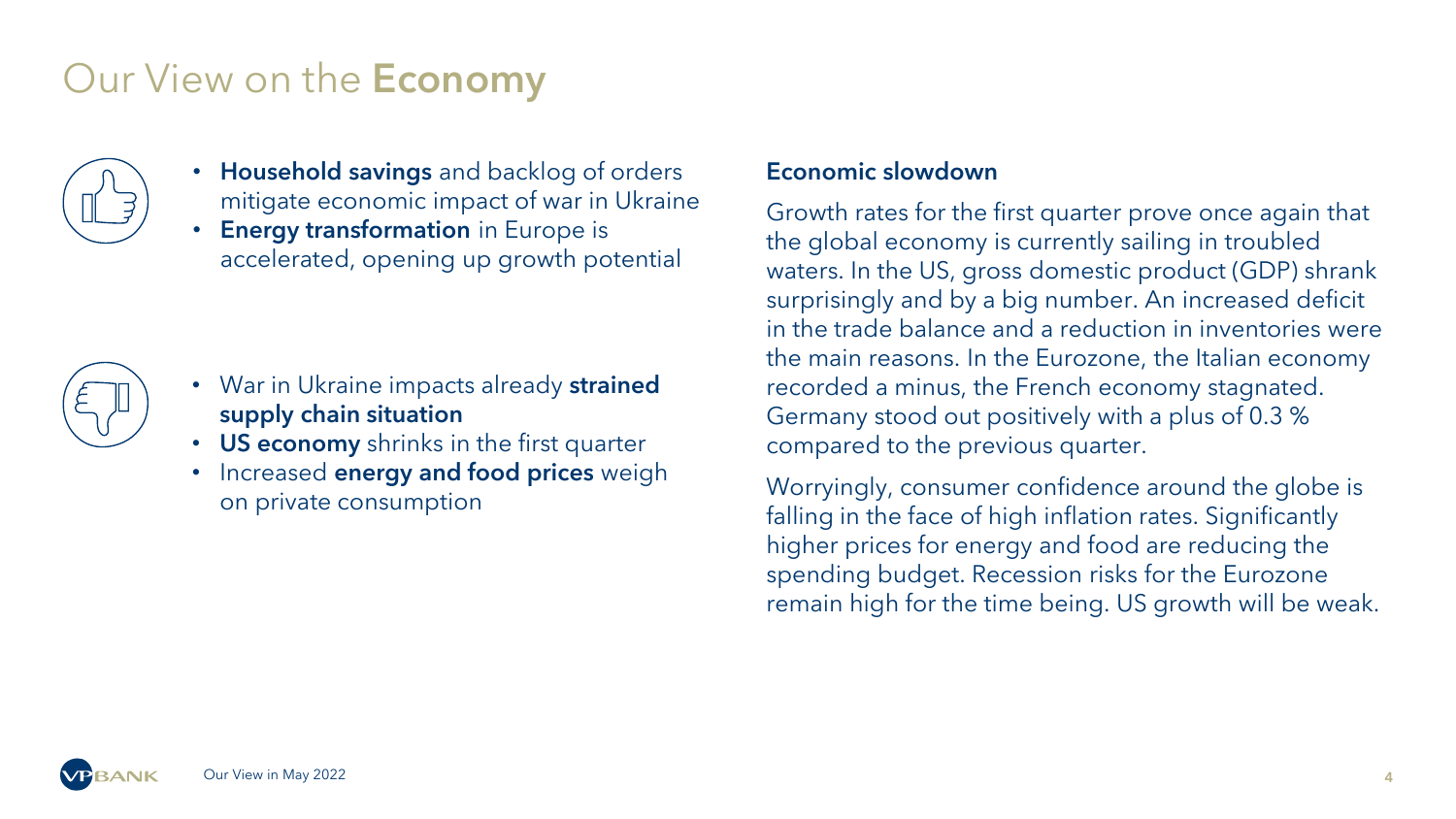# Our View on **Monetary policy**



- Fed has **largely mapped out** its monetary policy course for this year
- SNB can still take some time with tightening monetary policy
- ECB addresses inflation risks. A first interest rate hike in July has become more likely
- **Monetary policy is currently walking a** tightrope between increased risk of recession and high inflation

### Fed is making a splash - ECB (still) waiting

The US Federal Reserve raised the key interest rate by 50 basis points at the beginning of May. The target range for the federal funds rate is now between 0.75 % and 1 %. At the same time, the Federal Open Market Committee decided to reduce the size of the balance sheet. The holdings of Treasuries and mortgage-backed securities will be reduced by USD 30 and 17.5 billion per month, respectively, starting in June. After three months, the monthly sales volume will rise to the previously announced USD 95 billion. Of this, USD 60 billion will come out of the portfolio of US government bonds and USD 35 billion from mortgage-backed bonds. The monetary policy baton now passes to the European Central Bank (ECB). Recent statements by ECB members indicate that the first interest rate hike could take place as early as July.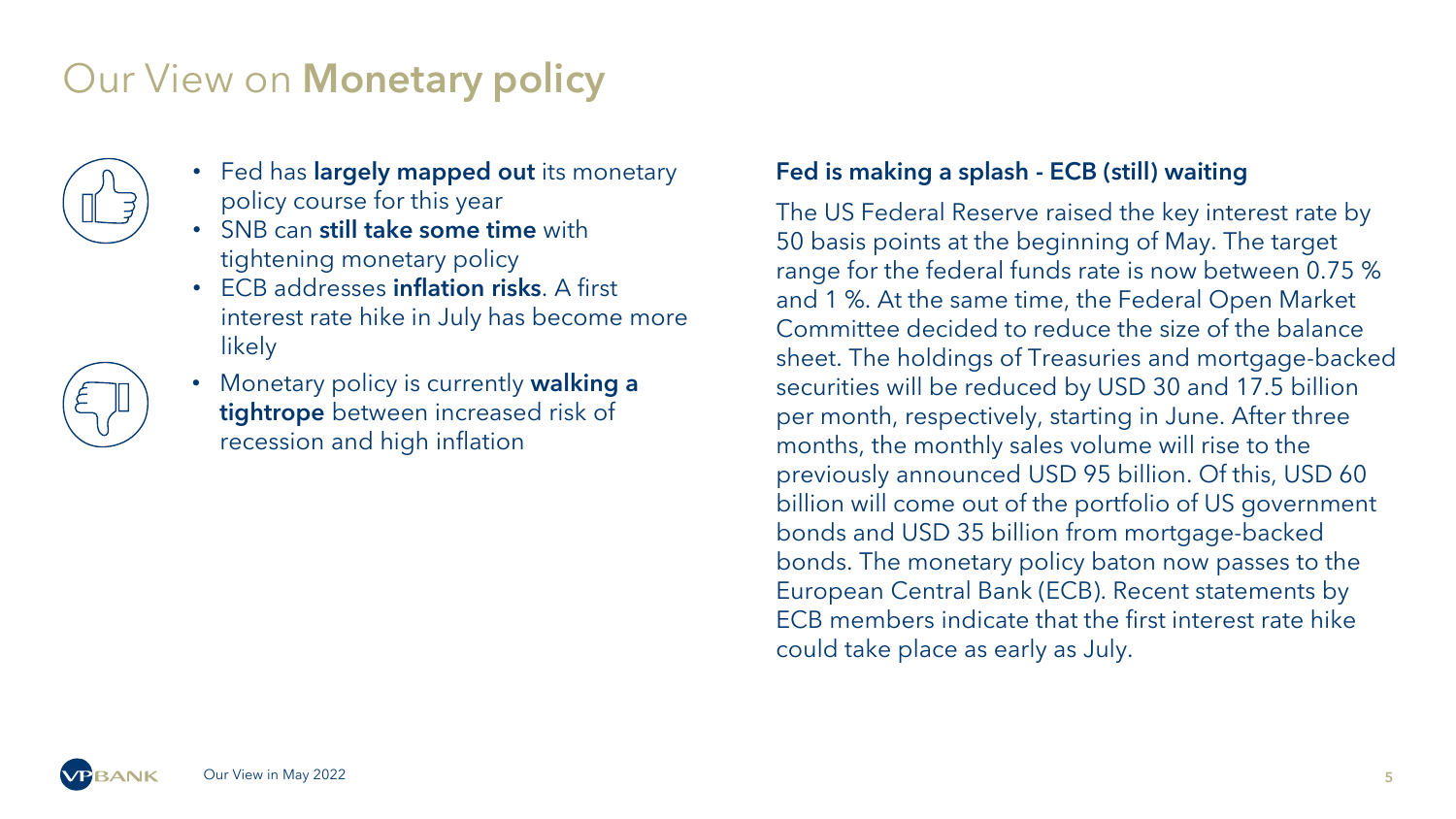## Our View on Government bonds





- Economic uncertainty reduces the risk for a significant rise in yields at the long end of the yield curve
- Monetary tightening is now largely reflected in government bond prices, limiting the potential for further significant price declines
- Fed reduces bond holdings, Treasuries lose support
- ECB is preparing to end bond purchases

### Peak hawkishness

The rise in yields continues. 10-year US government bonds are yielding around 3%. The European 10-year benchmark yield is scratching the 1% mark. Even in Switzerland, yields of over 0.80 % can be found at the long end of the yield curve.

But the air is getting thinner. The US Federal Reserve can hardly become more aggressive in its choice of words. There is now talk of "peak hawkishness" (determination to raise interest rates). The market's technical situation also shows that this has gone too far. Moreover, inflation rates are likely to fall in the coming months taking some of the edge off the current inflation debate. Although US Treasuries are losing support due to the balance sheet reduction by the Fed, a look in the rear-view mirror shows: When liquidity is withdrawn from the market, recession risks increase, which in turn can boost demand for government bonds as a safe haven.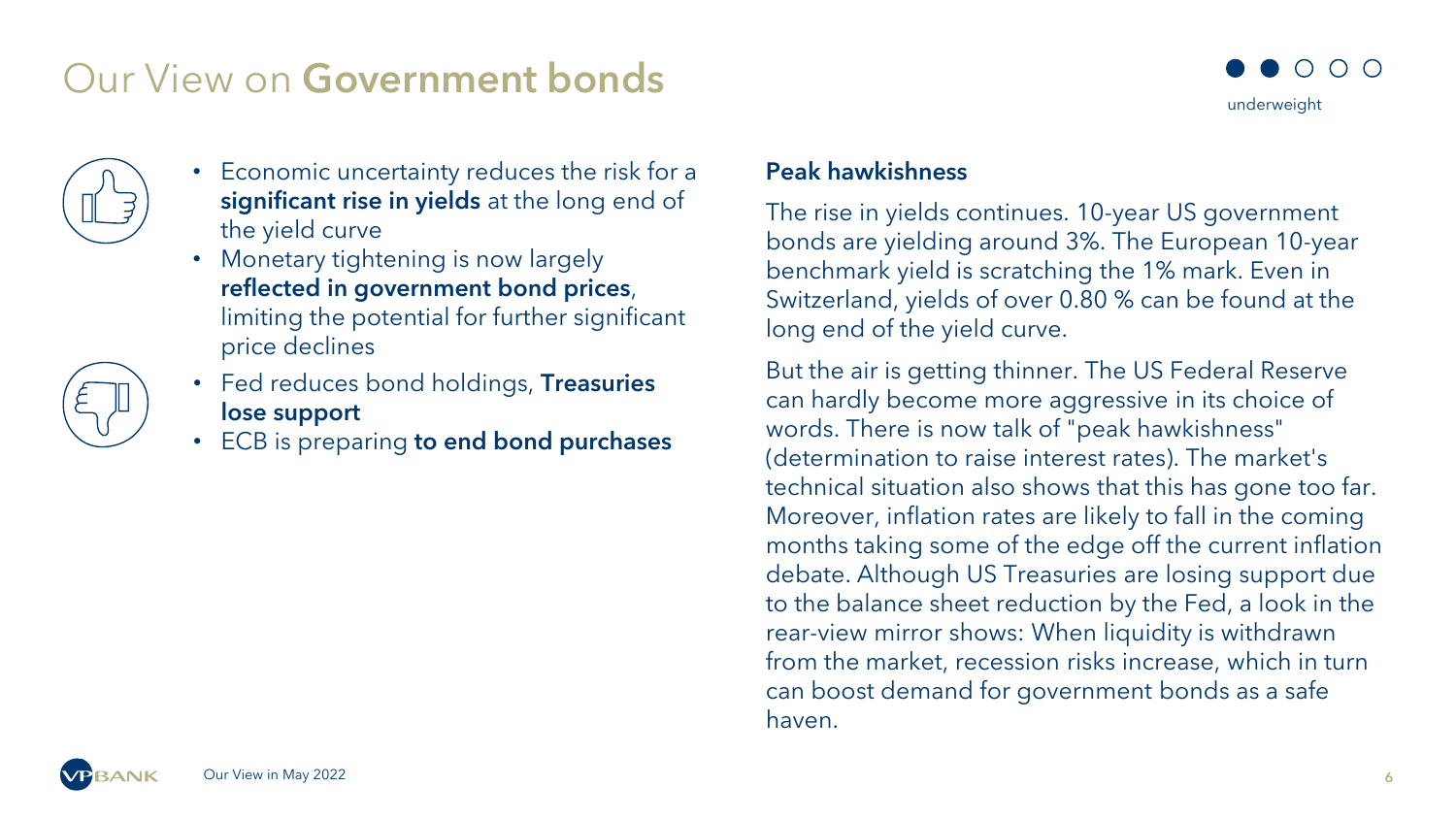### Our View on Corporate Bonds





- Positive outlook for **corporate earnings**
- Excessive expectations for the Fed's interest rate course of action



- Fragile situation in energy markets an escalation cannot be ruled out
- Central banks react with a delay (behind the curve)
- Inflation bites harder and harder
- Supply chain risk due to lockdowns in China

### Corporate bonds hit doubly

Corporate bonds have benefited from the expansion of central bank balance sheets in two ways. Firstly, through the falling risk-free yields and secondly, through the resulting search for additional yield. As a result, credit spreads have fallen far below the level that would have been achieved in a free market. In the event of a normalisation of monetary policy, corporate bonds are thus more affected than government bonds. The situation is aggravated by high leverage - corporate debt in the US has more than doubled since the financial crisis in 2007. Rising interest rates and credit spreads thus hurt even more. The distortion of credit prices is also likely to have led to misallocations. Debtors who would not have received finance at market prices are likely to be the first to falter in an adverse environment.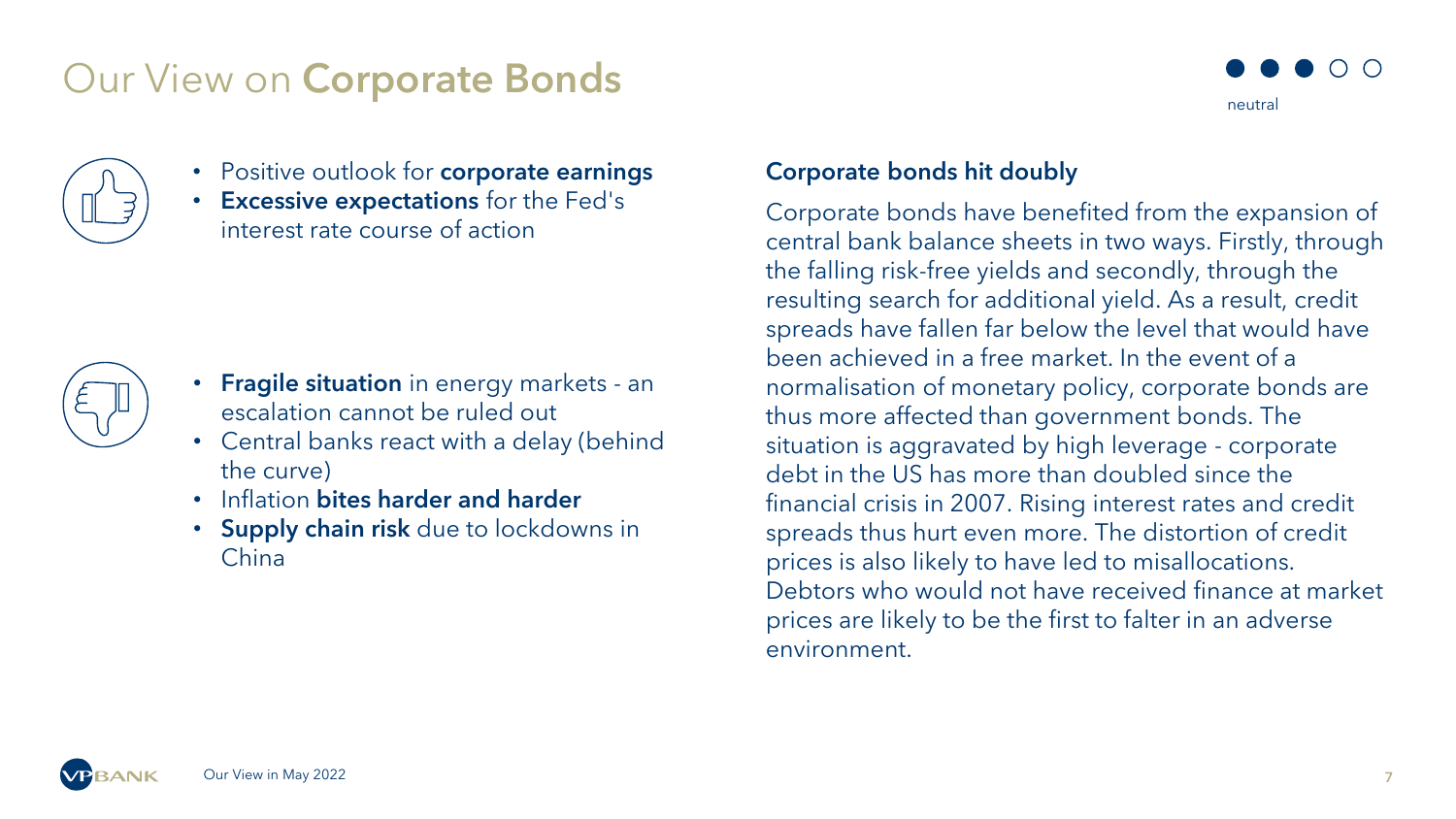### Our View on Equities





- Robust earnings in the first quarter
- Solid labour market situation in Europe as well as in the US
- Attractive valuations in Europe and emerging markets



- Technology stocks remain under pressure
- Continued high **inflation**
- Rising capital costs increase credit risks

#### Markets remain volatile

Although most companies did very well in the first quarter, this did not translate into higher share prices. The worry about the negative consequences of a tighter monetary policy is too deep-seated.

So far, companies have been able to absorb both higher capital costs and higher production costs triggered by inflation. The key question is, for how much longer. To make matters worse, the very companies that led the upward trend for more than a decade are now disappointing. It seems that the current consolidation will trigger a new trend, but this will be driven by other, new narratives. We expect that the orientation phase will continue for a while and that volatility will remain elevated. A defensive positioning is still advisable.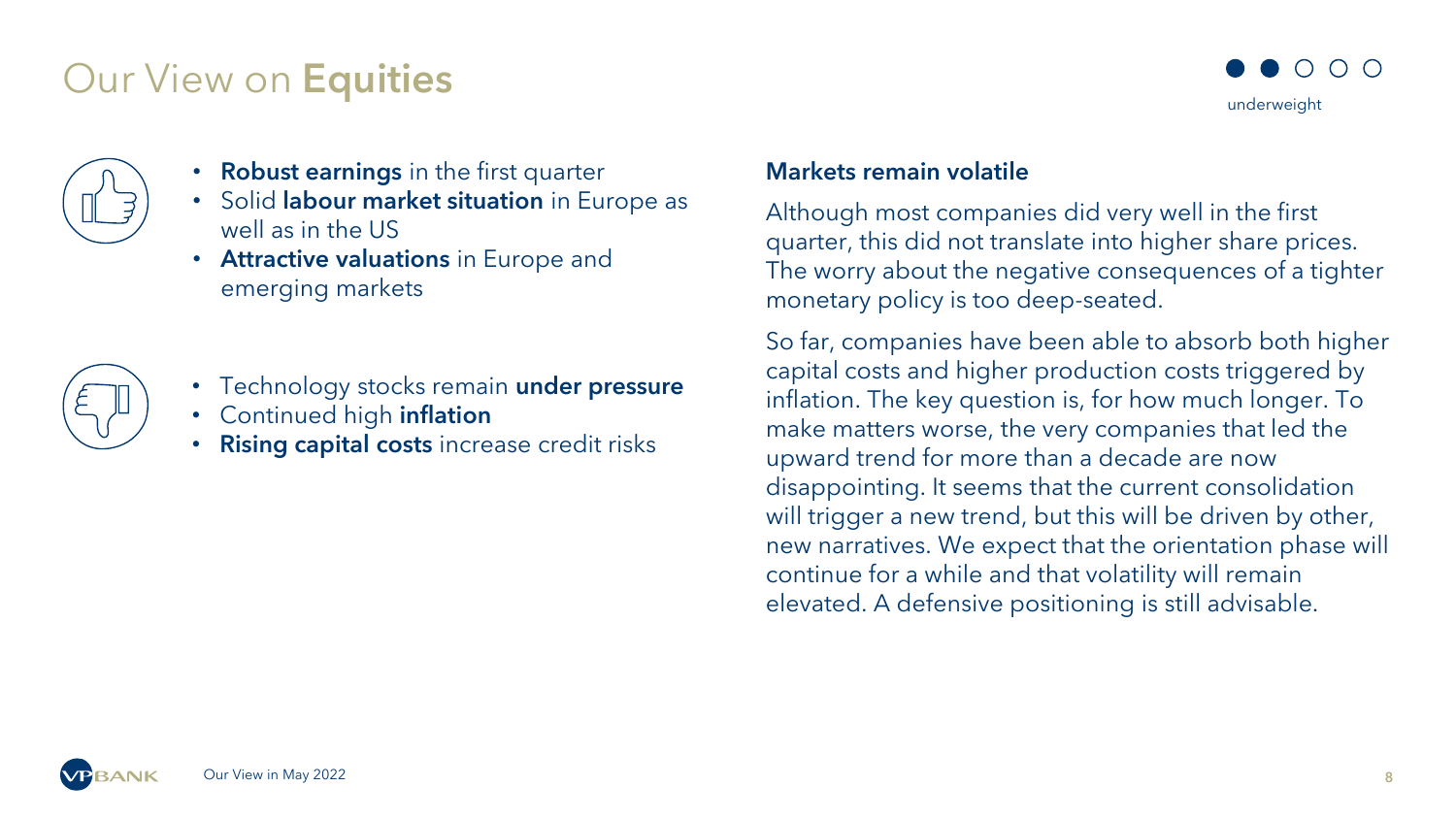### Our View on Equities USA





- Strong labour market
- Tactical advantage through increased demand in the energy, raw materials, food and defence sectors



- Correction in global growth stocks
- Continued high fundamental valuations compared to other regions

#### Defensive positioning

The good labour market data signal some resilience of the US economy against inflation. The reason why US equities are not rising is the correction of global growth stocks. This began in February 2021 in China and is now also reaching large-cap US companies. The shares of Amazon, Netflix, Spotify, but also those in the electric mobility sector such as Rivian, Lucid or Nikola are losing massively. This echoes similar movements in the Chinese market.

This share price correction does not seem to be over and is fueled by worries about tighter monetary policy. Defensive positioning with a focus on business models yielding stable cash flows, good balance sheet management and above-average returns still seems appropriate.

Our View in May 2022 9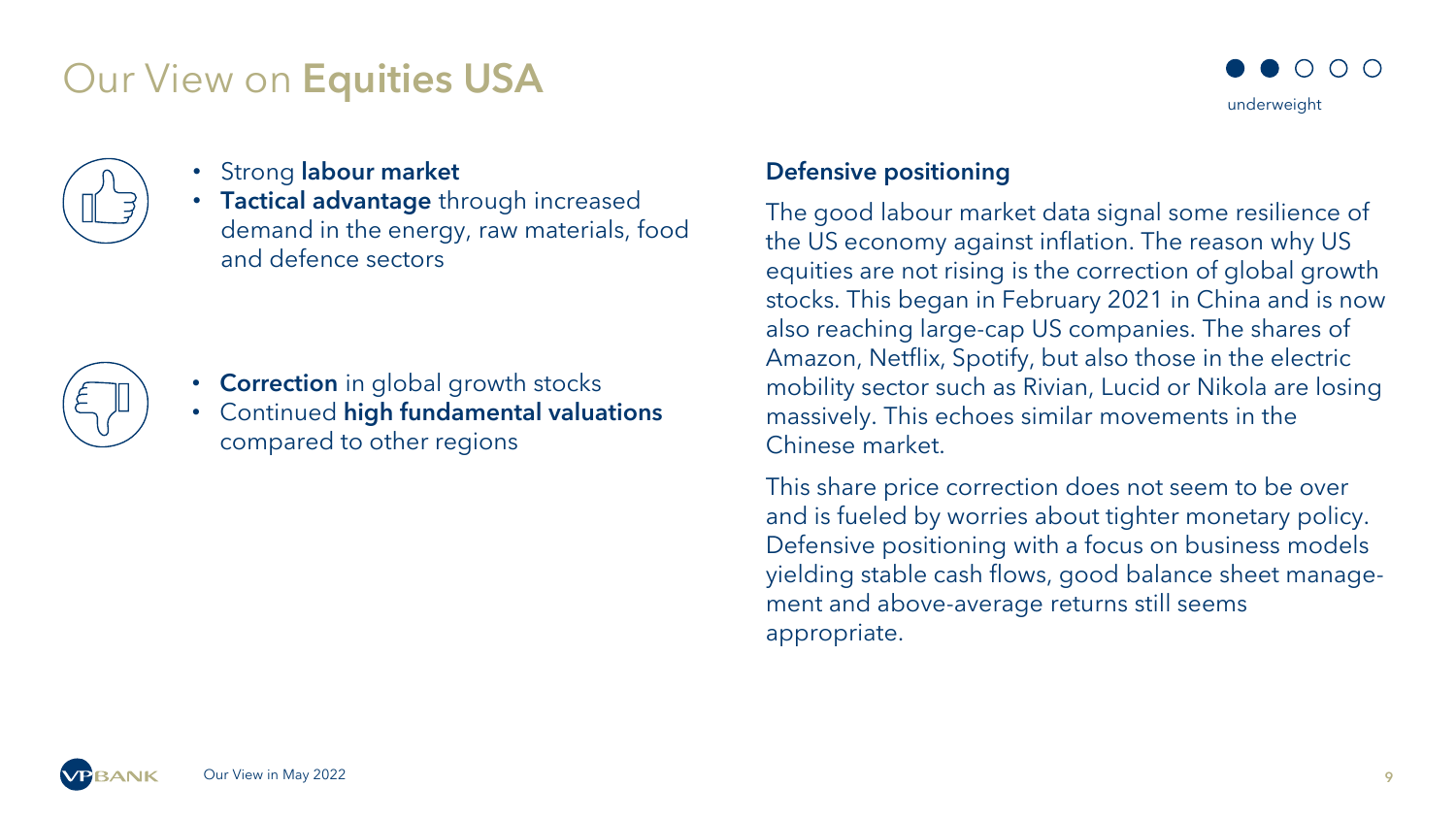### Our View on Alternative Investment - Gold





- Gold is seen as a **safe haven** amid geopolitical uncertainties and increased volatility in equities
- Net inflows into gold ETFs drive up prices
- Increasing recession worries



- Stronger USD erodes purchasing power
- Rising bond yields
- Falling jewellery demand in China and India

#### Between interest rates and recession risks

Gold does not yield an ongoing return. If interest rates rise, the opportunity costs increase. That would actually speak against gold at present. In the past, however, the gold price has on average performed significantly better than the US stock market in the months following the Fed's first interest rate hike. This also applies to the last rate hike cycle in 2017 and 2018. Despite increasing headwinds from rising interest rate expectations, higher real interest rates and a stronger US dollar, the gold price has also proved resilient in recent months. This reinforces our view that gold is an important building block for portfolio construction. Especially in times when the uncertainty in financial markets is particularly pronounced.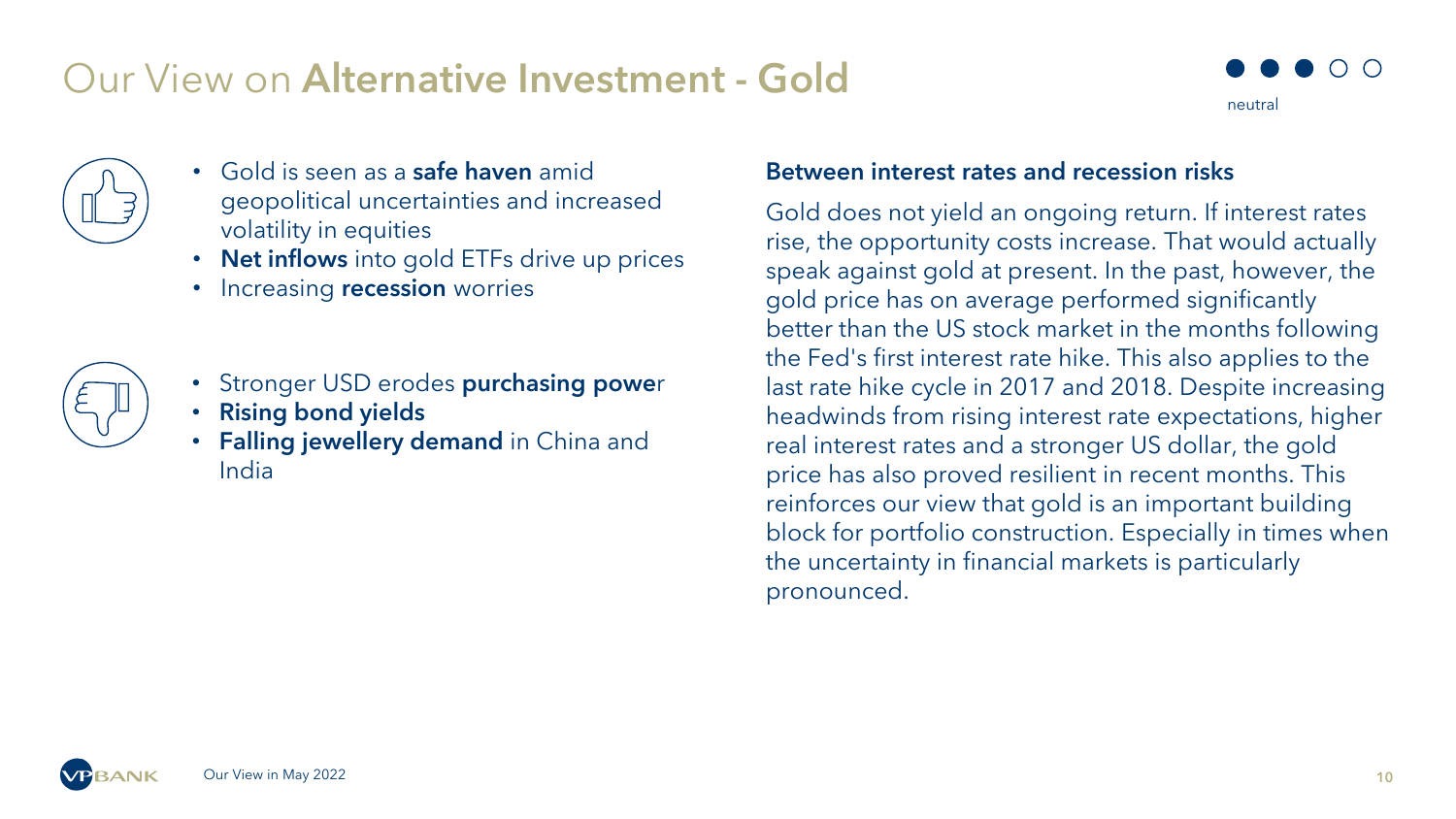## Our View on Currencies



- The euro has some **catching up to do** against the US dollar and the Swiss franc
- High-beta currencies could gain if there were a de-escalation of the war in Ukraine



- Russian rouble remains depressed
- Recovery potential of **emerging market** currencies remains limited due to inflation risks
- Japanese central bank maintains its **expansionary course** weighing on the yen

#### Euro with catch-up potential

The dollar has had a strong run and gained against almost all currencies. Against the euro, the greenback improved to 1.05. From a market perspective, however, the EUR/USD currency pair is now showing a glaring divergence from the 200-day line, so that a correction is overdue. At the same time, speculative investors are betting heavily on a further strengthening of the dollar through futures trading. In the past, this pattern lead to the opposite, a depreciating greenback. And on top: the US budget deficit and the US current account (twin deficits) show a post-war record. So there are enough reasons for a devaluation of the USD.